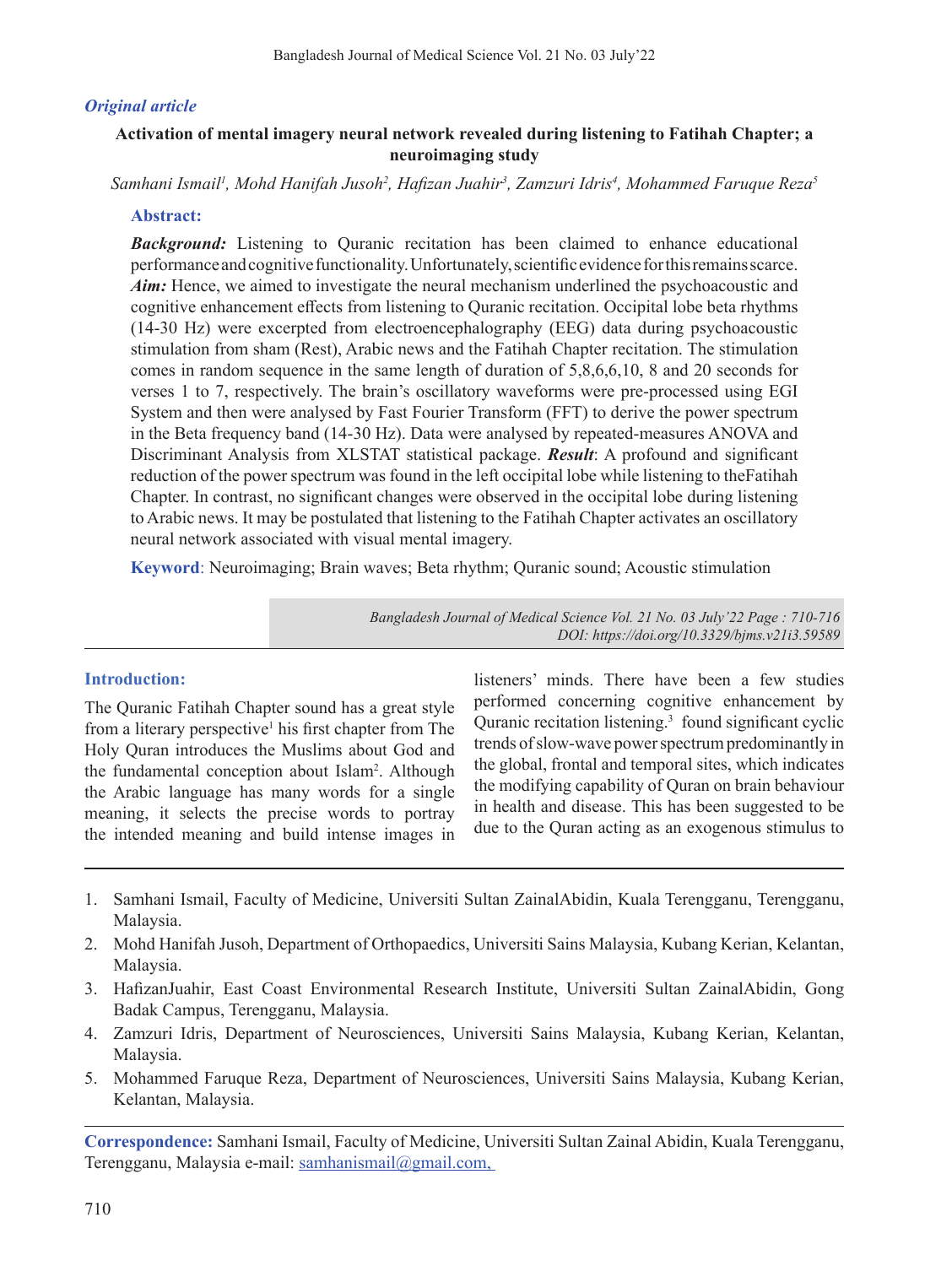human4 to increase their rationality, which is essential in coping strategies and emotion regulation and gives rise to psychological well-being, functional status and enhance self-empowerment<sup>5</sup>.

Beta rhythms varying within the range of 14 to 30 Hz and are dominant rhythms in consciousness. They are associated with active thinking, intention and solving concrete problems and are usually found in normal adults6,7. Beta rhythms have been associated with building up evidence for decision making  $8-10$  by the parietal cortex, motor planning<sup>11</sup> and language processing<sup>12</sup>. A review paper on beta-band signalling has suggested that beta-band activities seem to be related to maintaining the current sensorimotor or cognitive state. They are expressed more strongly when the maintenance of the status quo is intended if it is changed<sup>13</sup>. Furthermore, beta activities have been reported to be suppressed during neuronal activity occurring during mental activation, which represents an accelerated process resultant of patterned neuronal activation consequent upon the presentation of stimuli in either visual or mental form<sup>14</sup>.

Mental imagery has been understood as a higher cognitive function associated with complex mechanisms, such as perception and motor control<sup>15</sup>. Mental imagery has also been described as a quasiperceptual experience referring to visualising or seeing in the mind's eye, hearing in the head

or imagining the feel. It resembles perceptual experience without stimulation. Imagery also plays a vital role in memory<sup>16</sup> and motivation<sup>17</sup>. This involves visuospatial reasoning and inventive or creative thoughts. It also refers to the ability to access or reactivate perceptual information from memory and the ability to manipulate this information dynamically for purposes of reasoning, planning, inference and flights of fancy. Indeed, it is believed to play a crucial role in all thought processes and provides the semantic grounding for language<sup>18</sup>.

# **Method:**

# **Participants and Stimulation**

Twenty-eight normal volunteers (male =  $14 \&$ female  $= 14$ ) who were habitual daily listeners to the Fatihah Chapter were selected. A written informed consent form was received from each participant before the study. This study was approved by the Human Ethical Committee of HUSM (Human Ethical Committee of University Sains Malaysia (USMKK/ PP/JEPeM[234.3.(09)]. The recitation of the Fatihah Chapter by Egyptian Qari Sheikh Abdul Basit bin Abdul Samad, Sham and Arabic News stimulus came in a random sequence. They were in the same lengths of 5, 8, 6, 6, 10, 8 and 20 seconds at 65 dB for verses 1 to verse 7 each. This acoustic stimulus was given to



**Figure 1** (a) (Above) Sound waveforms and (below spectrogram of Verse 4 of Fatihah Chapter. The blue line shows the pitch contour, the yellow line shows the intensity contour, and the red line shows the formants. The formants, pitch and intensity contours showed that the Fatihah Chapter sound waveforms are more rhythmic than Arabic news.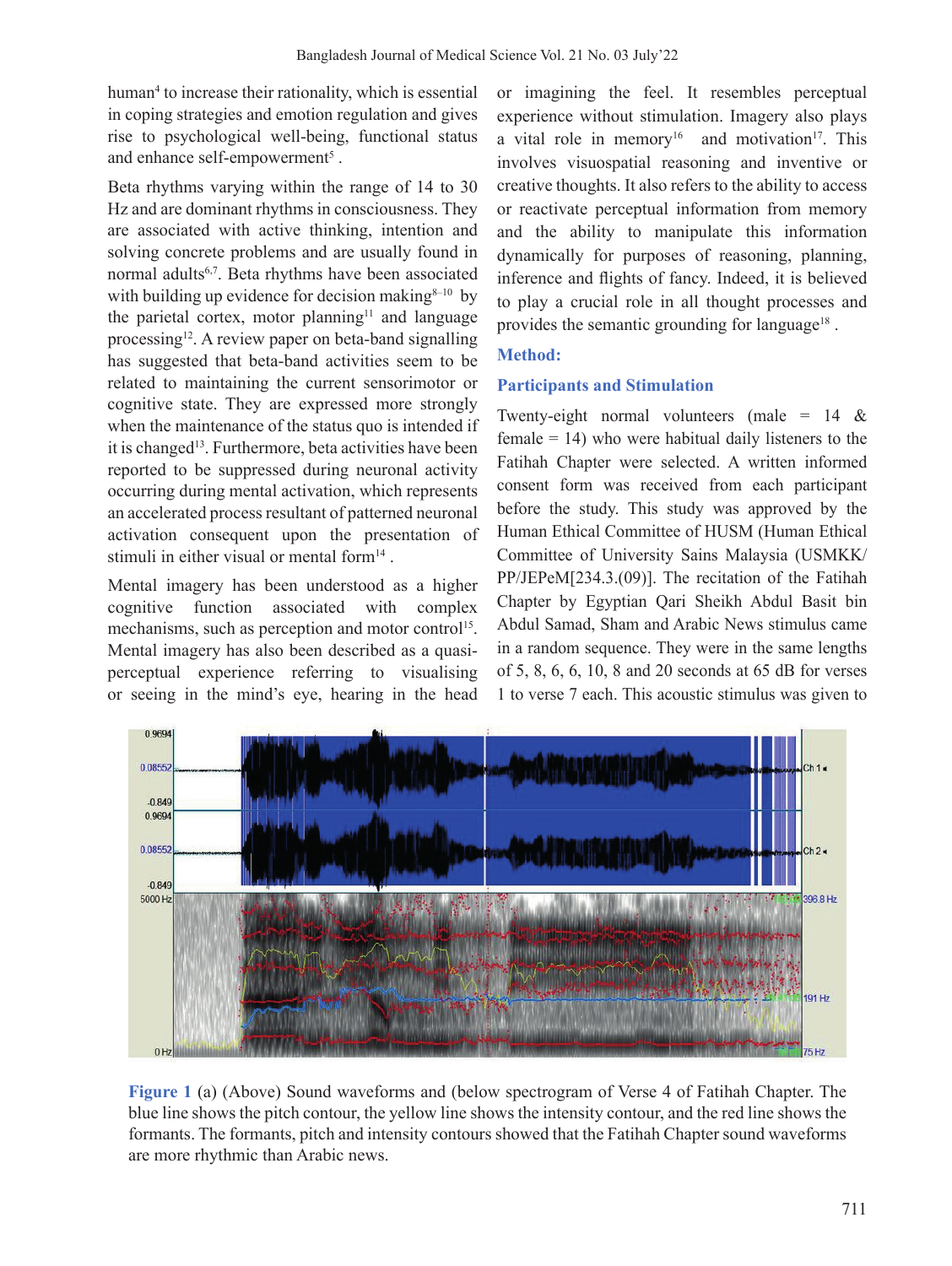

**Figure 1**(b) (Above) Sound waveforms and (below) spectrogram of Verse 4 of Arabic news. The blue line shows the pitch contour, the yellow line shows the intensity contour, and the red line shows the formants. Arabic news formants, pitch and intensity contours are less rhythmic than those ofthe Fatihah Chapter.

the respondents in a sound-treatedroom with dim light.

#### **Electroencephalography recording**

EEG recording was performed at Event-Related Potential / Magnetoencephalography (ERP/MEG) laboratory in Hospital Universiti Sains Malaysia (HUSM) in a sound-treated quiet room with dimmed light by using a 128-electrode sensor net (Electrical Geodesics, Inc.) with an impedance of  $\leq$  50k $\Omega$ . The net was placed over the frontal, parietal, occipital and temporal lobes in accordance with the International 10-20 system. The brain's electrical current was measured at a sampling rate of 250 Hz with aCz electrode reference.

#### **Brain electrical data analysis**

Upon EEG recording, pre-analysis processes (filtering in the bandpass range from 0.3 Hz to 50 Hz, artefact detection, bad channel replacement and montage operation) were applied. EEG waveforms were analysedvia Fast Fourier Transform (FFT) to yield spectrum in power (amplitude squared,  $\mu V^2$ ) in the beta frequency band using BESA Research 6.1 Software, Germany. The data were then transferred to XLSTAT for statistical analyses.

#### **Data analysis**

Repeated measures ANOVA was used in this study. In addition, DA was also utilised to determine which electrode discriminated between the electrodes in

712

expressing the electroencephalography data. DA is a multivariate technique used to determine the variables responsible for separating the observations into different groups $19$ . It is used when the membership of objects to particular groups or clusters is known. DA produces discriminant factors calculated by the software using the following equation:

$$
f(G_i) = k_i \sum_{j=1}^{n} w_{ij} P_{ij}
$$

Where<sub>*i*</sub> is the number of groups,  $k_i$  is the constant inherent to each group, *n* is the number of parameters used to classify a set of data into a given group, and  $w_i$  is the weight coefficient assigned by DF analysis to a given parameter  $(p_j)$ . Currently, DA widely being used in medicine, chemistry and machine learning field.

#### **Result**

A total of 40 healthy normal respondents who were habitual daily Quran listeners were recruited. Twenty-eight normal volunteers remained as participants for data analysis. They were free from any neurological or psychiatric disorders or vision or hearing problems. Those who were pregnant who had standard contraindications to EEG examination (such as cardiac pacemakers and implanted pumps)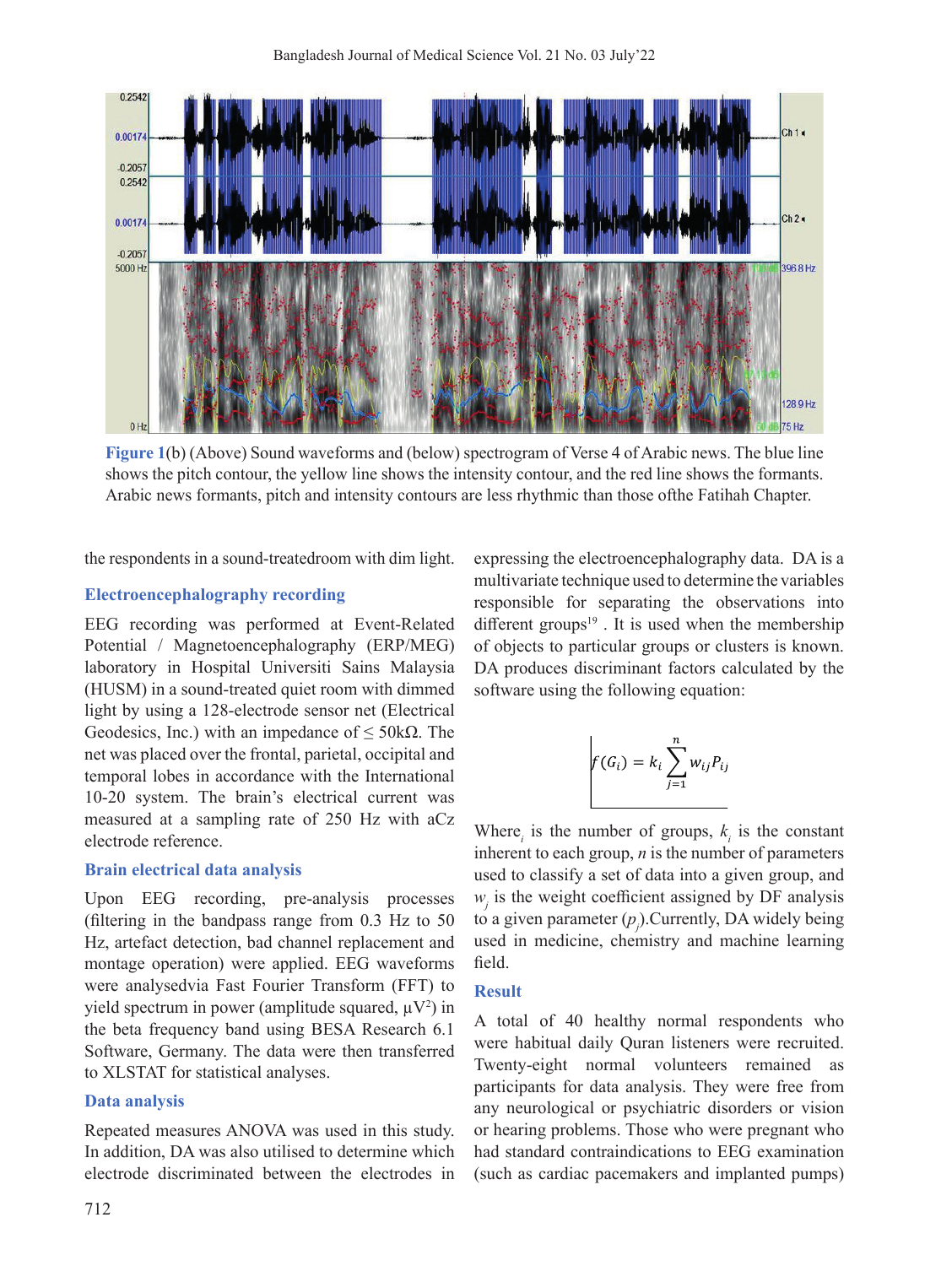or had a history of drug use were also excluded.

#### **Demographic background of participants**

Table 1 shows the demographic characteristics of the participants.  $14$  (50%) were male, and  $14(50\%)$ were female. 9(32%) were between 16-25 years old, 11(39%) were 26-35 years old, 4(14%) were 36- 45 years old, and 4(14%) were 46-55 years old. A majority of 26(93%) were right-handed. They were all Malay staff members of Universiti Sains Malaysia, Muslim, who reported daily Quran listening.

|  | Table 1 Demographic status of participants $(n=28)$ |  |  |  |
|--|-----------------------------------------------------|--|--|--|
|--|-----------------------------------------------------|--|--|--|

| Variables               | Total<br>$(n = 28)$<br>$n\%$ |  |  |
|-------------------------|------------------------------|--|--|
| <b>Sex</b>              |                              |  |  |
| Male                    | $14(50\%)$                   |  |  |
| Female                  | 14 (50%)                     |  |  |
| Age                     |                              |  |  |
| $16 - 25$               | 9(32.14%)                    |  |  |
| $26 - 35$               | 11 (39.29%)                  |  |  |
| 36-45                   | 4(14.28%)                    |  |  |
| $46 - 55$               | 4(14.29%)                    |  |  |
| <b>Handedness</b>       |                              |  |  |
| Righthandedness         | 26 (92.86%)                  |  |  |
| Left-handedness         | $2(7.14\%)$                  |  |  |
| <b>Other demography</b> |                              |  |  |
| <b>Staffs</b>           | 28 (100%)                    |  |  |
| <b>Students</b>         | $0(0\%)$                     |  |  |
| <b>Races</b>            |                              |  |  |
| Malay                   | 28 (100%)                    |  |  |
| Chinese                 | $0(0\%)$                     |  |  |
| Others                  | $0(0\%)$                     |  |  |

\*Number (%)

## **Data analysis**

**Table 2** The result of the repeated measures ANOVA of the EEG recording during acoustic stimulations of the Fatihah Chapter and Arabic news

| <b>Treatment</b>          | <b>Variable</b> | Lambda | F     | DF1 | DF2 | <i>p</i> -value |
|---------------------------|-----------------|--------|-------|-----|-----|-----------------|
| Fatihah                   | 01              | 0.986  | 5.561 |     | 390 | $0.019*$        |
| Chapter <i>vs</i><br>Rest | 02              | 0.996  | 1.675 |     | 390 | 0.196           |
| Arabic                    | 01              | 1.000  | 0.110 |     | 390 | 0.741           |
| news vs<br>Rest           | 02              | 0.999  | 0.552 |     | 390 | 0.458           |

Independent variables: time course (Time), acoustic stimulations (Stim), and EEG channels (Channel); dependent variable: FFT power spectral in the Beta frequency band. The ANOVA revealed left Occipital electrodes (O1) from Fatihah Chapter acoustic stimulation was significantly different, while there were no significant changes during listening to the Arabic news. The asterisk indicates significant p-values ( $P<0.05$ ).

The repeated measures ANOVA (28 respondents x 7 verses x 3 treatments x 2 electrode channels) were calculated for Beta frequency. It revealed that only one channel, O1, was significantly different. The results of the statistical analysis are summarised in Table 2.The left occipital lobe, O1, shows a significant difference (p=0.019) when listening to Fatihah Chaptercompared to rest, while for the Arabic news stimulation, no significant difference was found,  $P$ -value = 0.741.

The variation of power spectral values in occipital lobes EEG electrodes were evaluated by DA using the data set from FFT. The indices of spectral power were treated as dependent variables, and the occipital lobe electrodes channels were treated as independent variables. The discriminant function and the classification matrices (CM) were obtained from the DAstepwise, as depicted in Figure 2.



**Figure 2** DA stepwise model of the occipital lobe spectral power during listening to the Fatihah Chapter (SuraFatihah) compared to Rest and Arabic news compared to Rest. Fatihah Chapterwas discriminated well with Rest and, Arabic newswas discriminated well. Unidimensional test of equality of the means of the classes shows that O1 from the Fatihah Chapter was significantly different while there was no significantother in Arabic news. This result from DA supported the result gained through ANOVA analysis.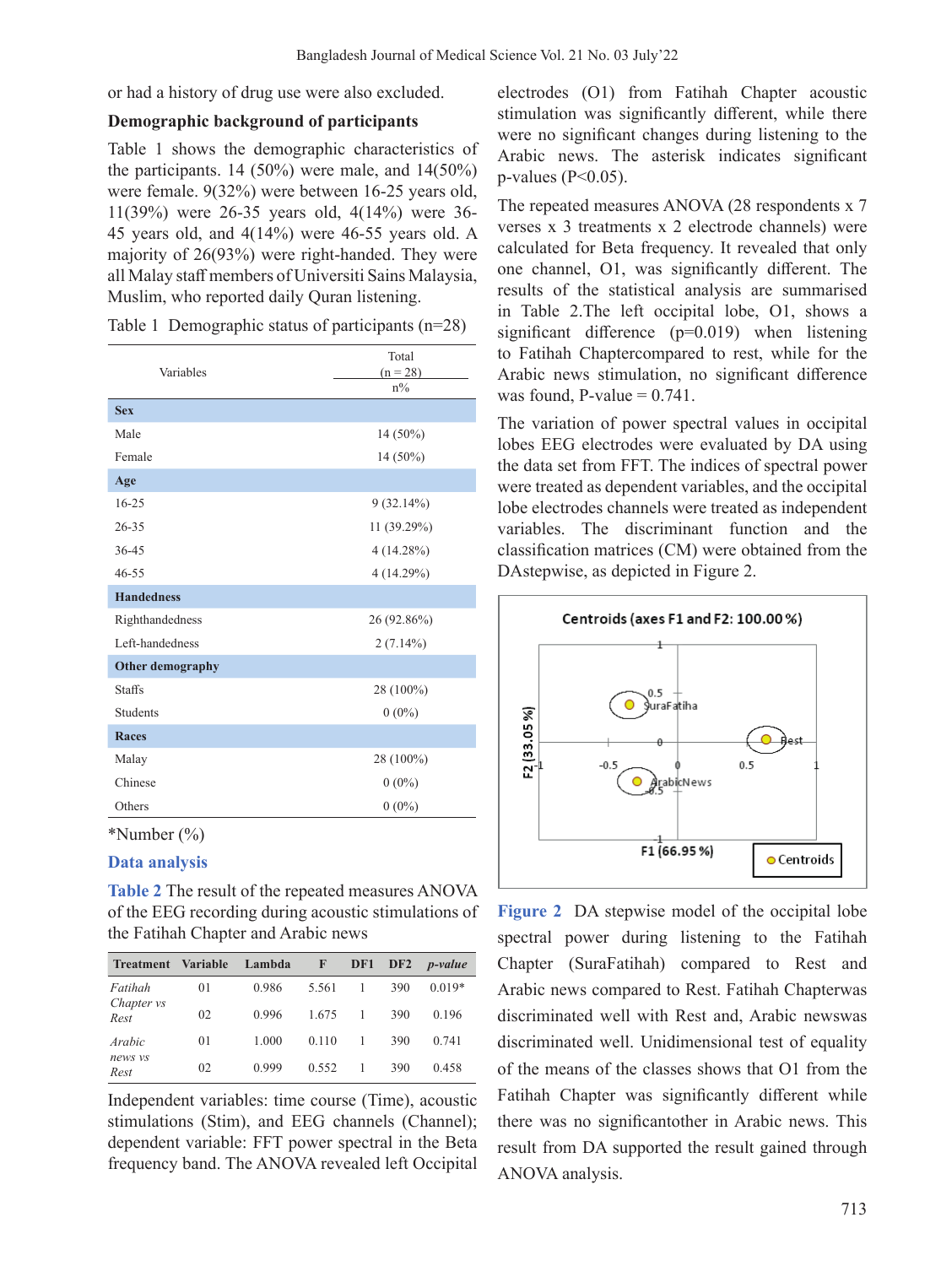| from $\setminus$ to | Arabic news | Rest | Fatihah<br>Chapter | Total | % correct |
|---------------------|-------------|------|--------------------|-------|-----------|
| Rest                | 57          | 98   | 41                 | 196   | 50.00%    |
| Arabic news         | 86          | 50   | 60                 | 196   | 43.88%    |
| Fatihah<br>Chapter  | 41          | 43   | 112                | 196   | 57.14%    |
| <b>Total</b>        | 184         | 191  | 213                | 588   | 50.34%    |

Table 3 Confusion Matrix of Discriminant Analysis validating the percentage connection of the spectral power indices.

The standard DA mode was used to construct DFs that contain occipital lobes variables during psychoacoustic treatment by the Fatihah Chapter, Arabic news and rest. Indices of rest were 50% discriminated correctly, while values for Arabic newswere 43.88% discriminated correctly and those of Fatihah Chapter were 57.14%. This leads to a total confusion matrix value of 50.34%.

ROC curve (Figure 3) shows that the area under the curve (AUC) of the FFT value from the Fatihah Chapter was 0.778, making it more sensitive and specific than the AUC of the Arabic news was 0.737<sup>20</sup>.

Wilk's Lambda test revealed lambda values of 0.810 and 0.770 (p<0.0001), respectively. Further, the DA stated that the null hypothesis,  $H_0$ , were equal for the means vectors of the Fatihah Chapter compared to rest and Arabic news compared to rest. In the alternative hypothesis, H<sub>a</sub> stated that at least one of the mean vector is different from the others as the computed p-value was lower than the significance level alpha ( $p<0.05$ ). This study accepted the alternative hypothesis,  $H_a$ . The risk of falsely rejecting the null

hypothesis  $H_0$  is lower than 0.01%. Thus, DA analysis suggested that Fatihah Chapter, Arabic news and rest were discriminated well and that the Occipital lobe EEG electrodes for the left-brain hemisphere (O1) was significantly different during listening to the Fatihah Chapter as compared to rest.

**Table 4** Lambda values for the Fatihah Chapter and Arabic news

|                       | Fatihah Chapter | Arabic news  |  |
|-----------------------|-----------------|--------------|--|
| Lambda                | 0.810           | 0.770        |  |
| F (observed<br>value) | 4.579           | 5.832        |  |
| F (critical<br>value) | 1.615           | 1.612        |  |
| DF1                   | 19              | 19           |  |
| DF2                   | 372             | 372          |  |
| p-value               | ${}< 0.0001$    | ${}< 0.0001$ |  |
| alpha                 | 0.05            | 0.05         |  |

#### **Discussion**

This study was carried out to investigate the neural correlation in the Beta frequency (14-30Hz) when listening to Quranic recitation from the Fatihah Chapter. Through the power spectrum of EEG analysis that emphasizes the occipital lobe, we found that the left occipital (O1) area was significantly reduced when listening to the Fatihah Chapter (p-value= 0.019). However, neither the right nor left occipital lobe was affected by Arabic news stimulation. The significant variation of the power spectrum during Fatihah Chapter sound stimulation shows activation in the neural oscillations responsible for visual functioning. However, the experiment was performed with closed



**Figure 3** shows the ROC Curve of (left) Fatihah Chapter and (right) Arabic news listening.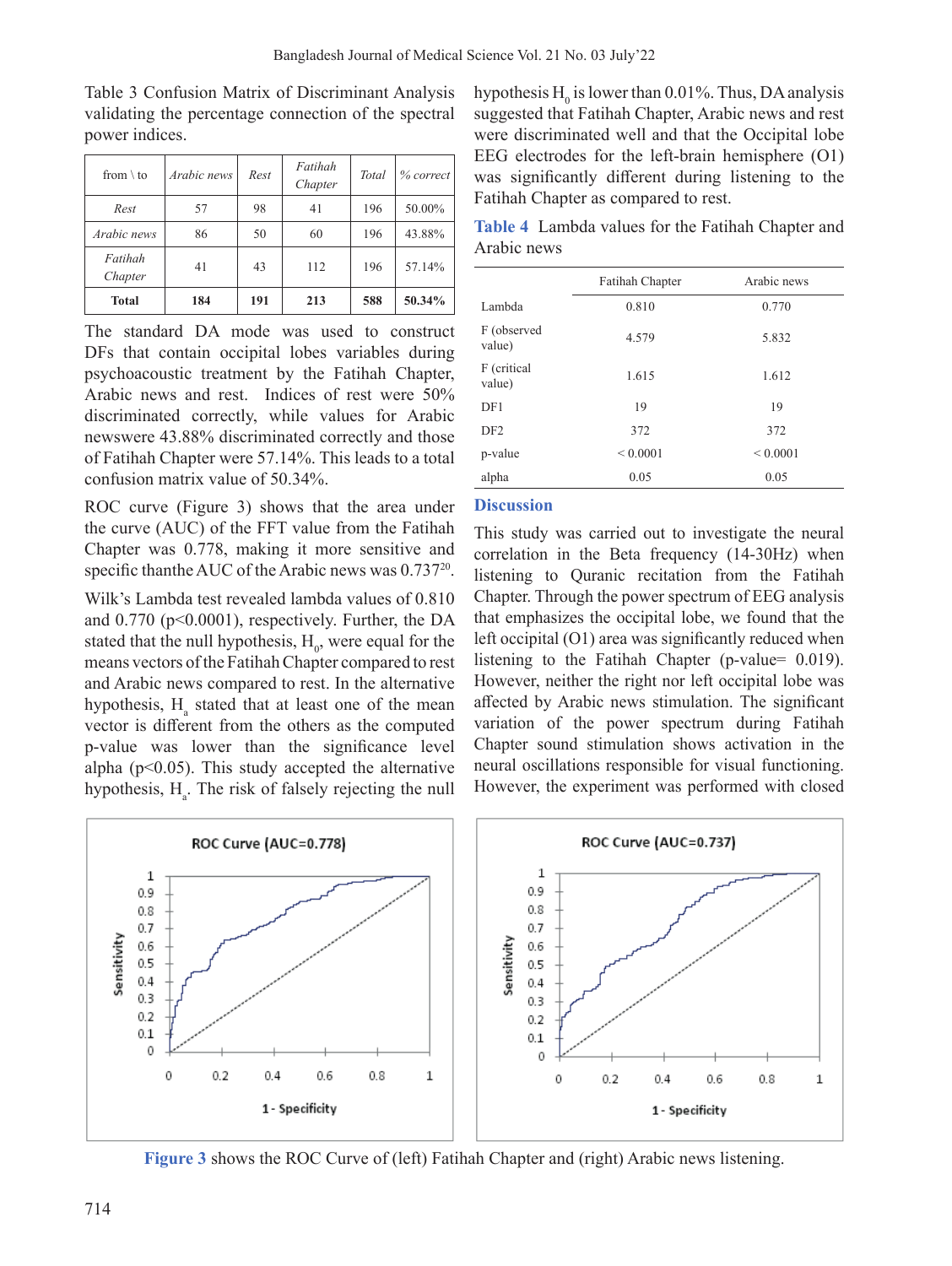eyes, suggesting activation of visual mental imagery. Visual mental imagery has played a crucial role in the learning process and memory consolidation. The student with more outstanding mental imagery capabilities is excel in their studies. Since listening to Quranic sound activates neural network for mental imagery18, it is suggested that listening to Quranic recitation may enhance academic performance in students. In addition, research shows that mental imagery was long used in much mental health disorder management, and this brain activity plays an increasingly important role in treatment<sup>15</sup>.

The beta power spectrum is associated with attentional processing and generation of images. Although the images were not present, visual imagery relies on the exact mechanism of visual working memory to manipulate visual information<sup>21</sup>.<sup>22</sup> also found a pattern of brain activity suppression during mental imagery in primary visual and auditory cortices. They proposed such suppression assists in the processing of internally-generated images or sounds by shielding the associative sensory regions from external perceptual input. Beta oscillations have been discovered to be reduced in the occipital areas during mental imagery activities<sup>23</sup>. Data show that beta rhythms are systematically reduced during the performance of a mental task involving the matching of memories of visual images. They found that the source of reduction appeared to be in the visual cortex, a finding which was consistent with local cerebral blood flow studies  $by<sup>24,25</sup>$  also found that activation pattern corresponds to imagery, including mental imagination of shapes, sounds, touches, odours, flavours, self-perceived movements and internal sensations. Additionally, a PET study  $by<sup>26</sup>$ revealed relative power spectrum reduction within primary visual areas during imagery.

Sound waveforms from Fatihah Chapter and Arabic news show contour differences in formants, pitch and intensity, which indicate that Fatihah Chapter is more rhythmic compared to Arabic news. This rhythmical pattern of the sound waves is believed to strike human brainwaves and interact with its physical properties of frequency and entrained it. Desynchronisation occurs due to activation of the beta brainwaves and activates

the visual mental imagery neural circuits responsible for the activation of the autonomic nervous system and amygdala in a similar way to perception, which leads to physiological and psychological changes, as described by <sup>27</sup>. The imagining threatening events can increase heart rate, skin conductance and breathing rate, as we believe inhaving occurred during listening to the Fatihah Chapter or other Quranic verses, as mentioned in the Quran,*"Allah has revealed the most beautiful Message in the form of a book, consistent with itself, yet repeating. The skins of those who fear their Lord tremble thereat; then their skins and their hearts do soften to the celebration of Allah. Such is the guidance of Allah. He guides in addition to that whom He pleases, but such as Allah leaves to stray, can have none to guide" (Chapter Az-Zumar 39:23)*.

# **Conclusion**

A growing body of evidence shows that visual mental imagery can accelerate learning, enhance all sorts of skills and ignite cognition for better educational performance. Our study found that listening to Quranic recitation from the Fatihah Chapter activated the neural oscillations associated with visual mental imagery, improving students' academic performance.

## **Acknowledgement**

We wish to extend our utmost gratitude toall Neurosciences Department staff, Universiti Sains Malaysia, especially from the ERP/MEG laboratory.

## **Consent for Publication**

All authors reviewed this article and have agreed to be accountable for all aspects of the work, including any issues related to accuracy or integrity.

# **Funding**

This study has been supported by USM Short Term Research Grant (304/PPSP/61313160) and Incentive Grant and approved by the Human Ethical Committee of University Sains Malaysia (USMKK/ PPP/JEPeM[234.3.(09)]

## **Authorship Contribution**

All authors made a significant contribution to the work reported, whether in the conception, study design, execution, acquisition of data, analysis and interpretation, in drafting, writing, and reviewing.